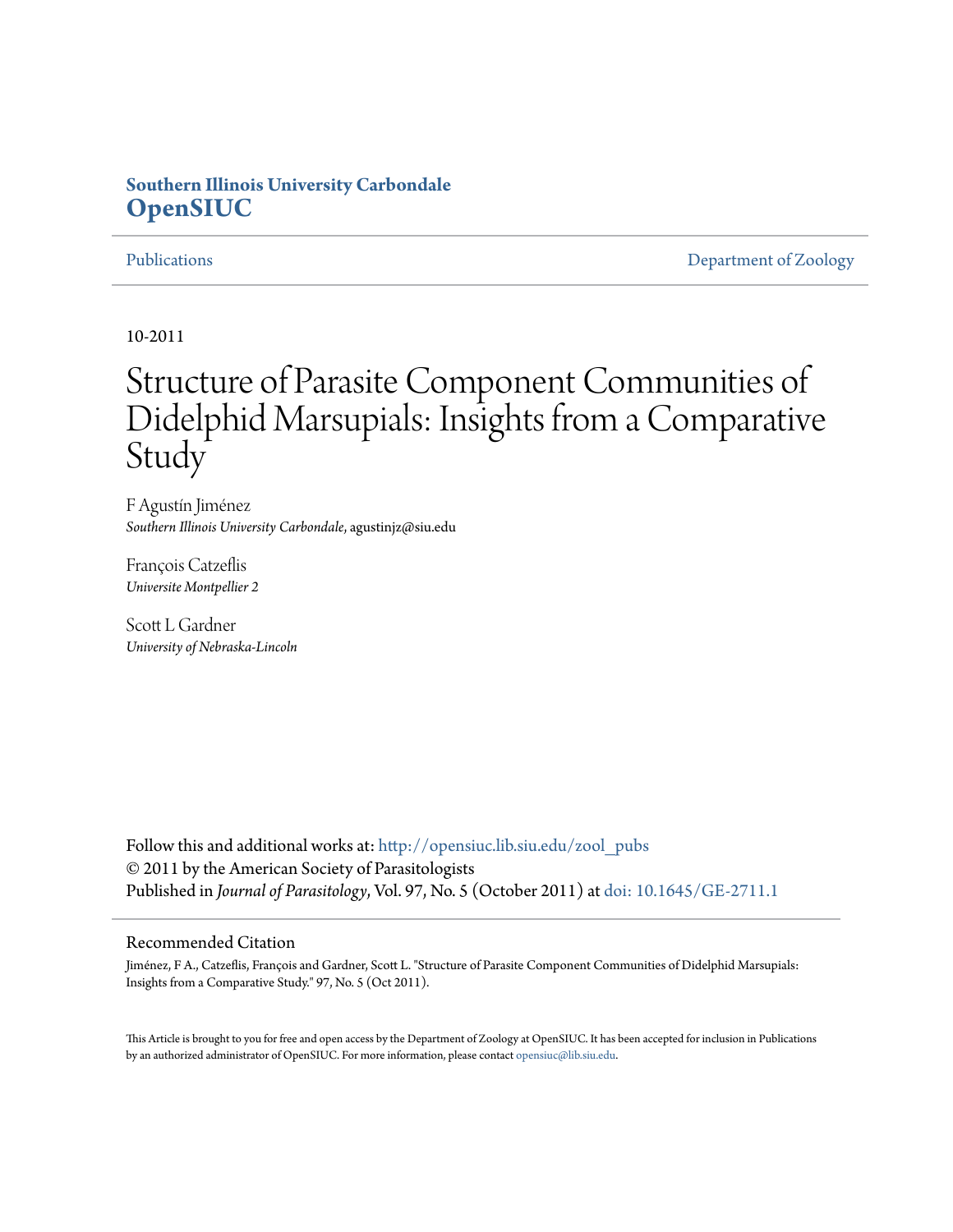## STRUCTURE OF PARASITE COMPONENT COMMUNITIES OF DIDELPHID MARSUPIALS: INSIGHTS FROM A COMPARATIVE STUDY

#### F. Agustín Jiménez, François Catzeflis\*, and Scott L. Gardner $\dagger$

Department of Zoology, Southern Illinois University, Carbondale, Illinois 62501-6501. e-mail: agustinjz@zoology.siu.edu

ABSTRACT: The parasite fauna of the gray four-eyed opossum, *Philander opossum* (Linnaeus, 1758), and the common opossum, Didelphis marsupialis Linnaeus, 1758, in Camp du Tigre, French Guiana, is characterized. Nine species from the gastrointestinal system were recovered from both species, which shared 80% of their parasites. The parasite fauna comprised several monoxenous species (63%) and was dominated by Aspidodera raillieti Travassos, 1914, which exhibited high levels of prevalence and abundance in both communities. Only 2 species (Moennigia sp. and Spirura guianensis) had been recorded in other species of mammals. Both species richness and taxonomic composition at the level of component communities from this locality were compared against 11 communities present in the Virginia (Didelphis virginiana), white-bellied (Didelphis albiventris), and common opossum from Argentina, Brazil, Mexico, and the United States. Neither host phylogeny nor taxonomy accounted for statistical differences in species richness. There was no statistical difference among species richness values among the 9 localities studied. Taxonomic similarity was analyzed by means of the Jaccard's similarity index, including all, and only common species (occurring in prevalence  $>10\%$ ). The results suggest that sympatric species of marsupials share more species of parasites than parasite communities occurring in conspecific marsupials from different localities. As a consequence, taxonomic composition of these parasite communities varied depending on the locality. Probably, marsupials of the monophyletic Didelphini offer the same compatibility toward their parasites, by presenting them with similar habitats. Subtle differences in lifestyles of the marsupials may determine the chance of encounter between the symbionts and prevent some parasites from completing their life cycles. Further and more rigorous tests are necessary to determine the roles of encounter and compatibility filters, as well as the role of chance, in the structuring of parasite communities in marsupials.

A parasite community is the summation of parasite populations sharing a spatiotemporal unit (Bush et al., 1997). The structuring of a parasite community results from the interplay between evolutionary, physiologic, ecologic, geographic, and stochastic factors (Combes, 1991; Janovy et al., 1992; Choudhury and Dick, 2000; Poulin, 2007). The establishment of each parasite in its host, however, is determined by the chances of the parasite of encountering a host and by their compatibility (Combes, 1991), which determines the growth and reproduction of the parasite in the host. In addition, extrinsic factors, e.g., temperature and moisture, may determine the distribution of these parasites by favoring the survival of some, or all, the stages of the parasites in a geographic location (Pavlovsky, 1966).

Species composition and richness of parasite communities in a population of potential hosts varies across space (Dogiel, 1964; Pence, 1990; Jiménez-Ruiz et al., 2002; Poulin, 2003; González et al., 2006; Poulin and Dick, 2007). This variation has been studied at 3 levels of community organization—infracommunity, component community, and compound community—especially in freshwater and marine fish (Poulin and Dick, 2007). For mammals, the helminth component communities are variable, with taxonomic similarity negatively correlated with geographic distance (Pence, 1993; Poulin, 2003; Krasnov et al., 2005). However, Krasnov et al. (2005) found that the ectoparasite species richness was constant for taxonomically related species of hosts in sympatry. In a comparison of helminth communities of 7 species of macropodid marsupials, Beveridge et al. (1998), found a relatively high taxonomic similarity among communities occurring in sympatry, higher than similarity among communities in closely related hosts.

In vicariance biogeography, the reconstruction of area cladograms allows the interpretation of historic processes that resulted in the current distribution of species (Nelson and Platnick, 1981). Inference of relationships among parasite communities is also possible by the optimization of the distribution of parasites into the phylogeny of the hosts (Brooks and McLennan, 2002). The interpretation of the resulting reconstruction would allow inferring the factors that may have shaped the structure of these communities.

The 91 species in the monophyletic Didelphidae originated and diversified in South America (Voss and Jansa, 2009). This evolutionary event resulted in the diversification of some anatomical features that enabled marsupials to specialize in aquatic, terrestrial, scansorial, and arboreal lifestyles (Astúa, 2009). This allowed habitat segregation and the use of different dietary resources even in species occurring in sympatry (Julien-Laferrière, 1991; Cáceres et al., 2002; Cunha and Vieira, 2002; Gentile et al., 2004). A very well-supported clade in the phylogeny of Didelphidae includes species of Chironectes Illiger, Lutreolina Thomas, Didelphis Linnaeus, and Philander Brisson that include the largest marsupials in the New World, commonly referred as large-sized opossums (Voss and Jansa, 2009). Some species in this clade show a wide geographic distribution (Wilson and Reeder, 2005; Gardner, 2007) and are locally common across their habitat (Fleming, 1972).

The parasite faunas of 3 species of Didelphis and 1 of Philander have been reported from 8 localities (Navone and Suriano, 1992; Alden, 1995; Cañeda-Guzmán, 1997; Ellis et al., 1999; Silva and Costa, 1999; Monet-Mendoza et al., 2005; Richardson and Campo, 2005). Up to the present time, there have been no published comparisons of the helminth faunas of marsupials from the Americas and only 1 study on 2 sympatric species of smallsized opossums, illustrating the negative correlation between parasite burdens and allelic diversity in the major histocompatibility complex (Meyer-Lucht et al., 2010).

In the present study, our 2 main goals include (1) characterization of the parasite communities found in the gray four-eyed opossum, Philander opossum (Linnaeus, 1758), and the common opossum, Didelphis marsupialis Linnaeus, 1758, from French Guiana; and (2) comparison of the structure and species richness of 13 parasite communities present in 9 different localities across

Received 2 December 2010; revised 25 March 2011; accepted 8 April 2011.

<sup>\*</sup>CNRS UMR 5554, Laboratoire Pale´ontologie, Case Courrier 064, Université Montpellier 2, Montpellier 34095, France.

<sup>{</sup>The Harold W. Manter Laboratory of Parasitology, University of Nebraska–Lincoln, Lincoln, Nebraska 68588-0547. DOI: 10.1645/GE-2711.1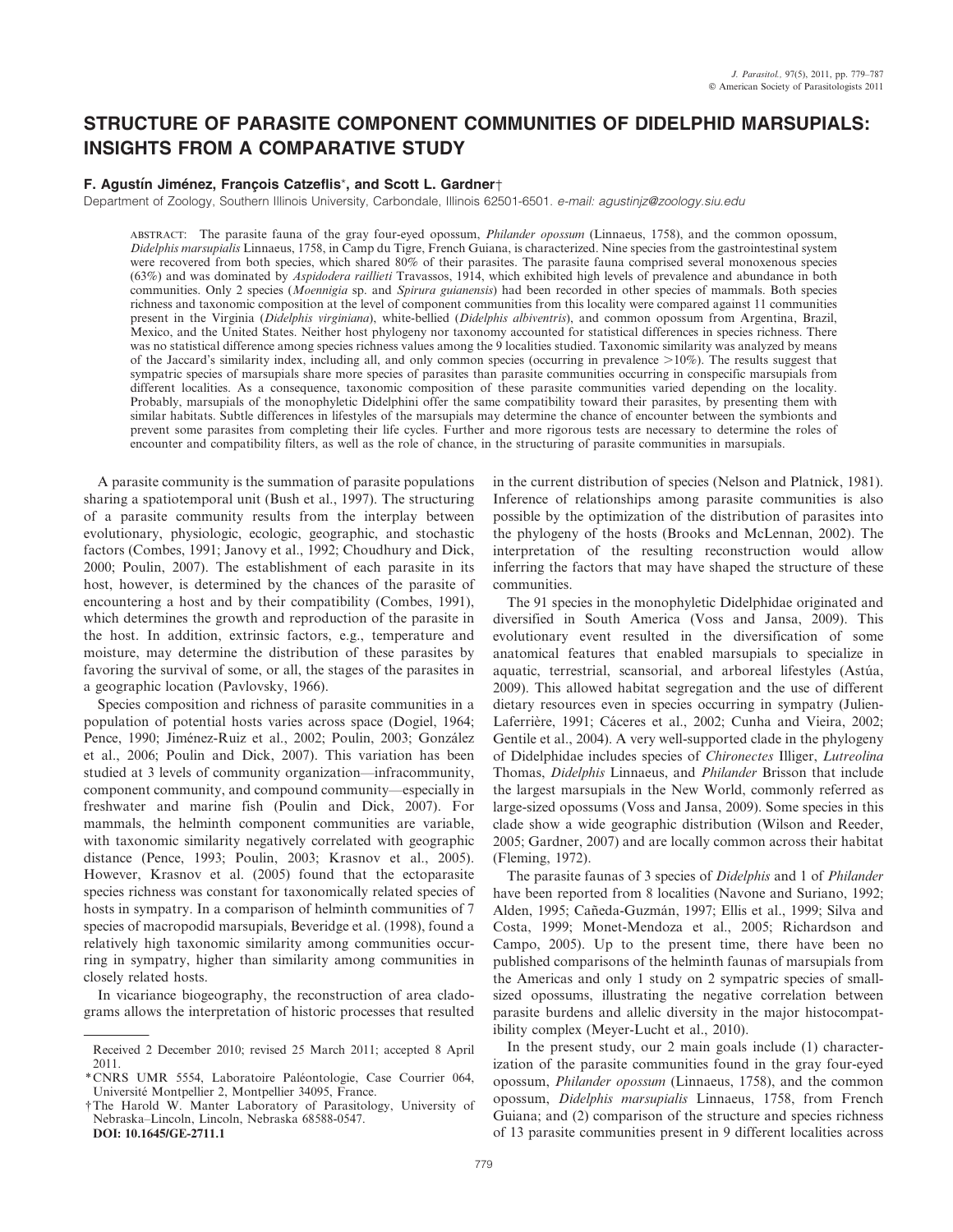| <b>Species</b>        | Locality                        | n  | S (Overall) | $S(>10\%)$ | S (Specific) |
|-----------------------|---------------------------------|----|-------------|------------|--------------|
| Didelphis albiventris | Santiago del Estero, Argentina* | 42 |             |            |              |
|                       | Minas Gerais, Brazil†           | 22 |             |            |              |
| Didelphis marsupialis | Los Tuxtlas, Mexicot            | 12 |             |            |              |
|                       | Camp du Tigre, French Guiana    |    |             |            |              |
| Didelphis virginiana  | Los Tuxtlas, Mexicot            | 10 | ١ź          |            |              |
|                       | Southern Illinois, USA§         | 35 | 18          |            |              |
|                       | Southern Illinois, USA          | 46 |             |            |              |
|                       | Guerrero, Mexico#               | 14 | 16          |            |              |
|                       | Colima, Mexico#                 | 16 |             |            |              |
|                       | Georgia, USA¶                   | 30 |             |            |              |
|                       | Connecticut, USA**              | 30 |             |            |              |
| Philander opossum     | Los Tuxtlas, Mexicot            | 21 |             |            |              |
|                       | Camp du Tigre, French Guiana    | 26 | 10          |            |              |

TABLE I. Comparison of species richness in 13 communities of marsupials considering all gastrointestinal species, rare species occurring in prevalence  $>10\%$ , and specific species occurring in prevalence  $>10\%$ . (n) Number of opossum examined. (S) Parasite species richness.

\* Navone and Suriano, 1992.

{ Silva and Costa, 1999.

Cañeda-Guzmán, 1997.

} Cordell, 1974.

 $\parallel$ Alden, 1995.

# Monet-Mendoza et al., 2005.  $\parallel$  Ellis et al., 1999.

\*\* Richardson and Campo, 2005.

the Americas. The aim of the latter goal is to contrast the role of geographic locality versus marsupial phylogeny on the structure of parasite communities. By comparing parasite communities that occur in sympatry and in phylogenetically related hosts, we may determine whether parasite species richness is a variable or a constant attribute of a host taxon, i.e., species name, and whether taxonomic similarity is greater among parasite communities occurring in phylogenetically related hosts or among parasite communities occurring in the same locality. As seen in studies comparing parasite communities of closely related hosts (Beveridge et al., 1998; Jiménez-Ruiz et al., 2002), we anticipate that sympatric species of marsupials would share a large number of species of parasites because of the similarity of lifestyles, food items, and their exposure to the same pool of parasites.

#### MATERIALS AND METHODS

Specimens were collected 1–15 March 2001 in old mature secondary forests within the same locality (Camp du Tigre, near Cayenne, French Guiana;  $04^{\circ}54'30''N$ ,  $52^{\circ}18'30''W$ ). Preserved specimens of hosts (P. opossum) were deposited at the Museum National Histoire Naturelle, Paris, France (catalog numbers 2001-1346–1350, 2001-1352 and -1353, and 2001-1374–1376), and at the University of Montpellier, Montpellier, France (collection of F. Catzeflis under field numbers V-1241, V-1246–1248, V-1254, V-1262, V-1298, V-1314, V-1315, V-1330, V-1331, V-1337, V-1344, V-1347, V-1348, and V-1359–1362). The gastrointestinal contents were preserved in 4% formalin and transported to the laboratory to be examined for helminths. Preservation, staining, clearing, and mounting of parasites followed Pritchard and Kruse (1982). Vouchers for this study were deposited in the HWML and the Collection Parasitologique du Museum d'Histoire Naturelle (Paris, France). Definitions of prevalence, abundance, mean intensity, and other ecologic descriptors follow Bush et al. (1997).

Helminthologic surveys with sample sizes of at least 10 individuals were used in the comparisons of parasite communities. These included Didelphis albiventris, Didelphis virginiana, D. marsupialis, and P. opossum from 8 localities across the distribution of these species (Cordell, 1974; Navone and Suriano, 1992; Alden, 1995; Cañeda-Guzmán, 1997; Ellis et al., 1999; Silva and Costa, 1999; Monet-Mendoza et al., 2005; Richardson and Campo, 2005). The parasite community of each marsupial species per locality (component community) was considered a community. Based on

the difference in species richness and species composition an exception was made for 2 surveys separated by 20 yr (D. virginiana from southern Illinois in the United States; Table I).

The presence of parasites in 4 species of large sized marsupials collected across 9 different localities was tabulated into a binary table (Table II). Qualitative taxonomic similarity of these parasite communities was measured by means of the Jaccard's similarity index as implemented in SAS (SAS Institute Inc., 2009). To evaluate the effect of phylogeny on the taxonomic similarity of the parasite communities, the matrix was analyzed in PAUP\* b4.10 (Swofford, 2003), enforcing the phylogeny of the hosts. The phylogenetic tree  $((D. \text{ *albiventer*: 0.0023, \n $D. \text{ *marsupialis*: 0.0026):$$ 0.0012, D. virginiana: 0.0061): 0.0011, P. opossum: 0.0053) (Voss and Jansa, 2009), was used as a constraint for the phylogenetic relationships among the species. This constraint also served to test for correlations between parasite species richness (log-transformed values) and the 4 species of marsupials by means of the independent contrast approach (Felsenstein, 1985) as implemented in PHYLIP version 3.69 (Felsenstein, 2009).

Species richness of parasites was compared among the 13 different communities sampled. First, the effect of host phylogeny on values of species richness was examined by linear regression under an independent contrast frame (Felsenstein, 1985). This allowed testing the hypothesis that parasite species richness is an attribute of each of the 4 species of marsupials studied. Second, the effect of each of the 9 localities on the species richness was assessed using Welch's analysis of variance (Welch, 1947); this test was chosen because of the unequal variances among the samples and different sample sizes of both localities and species studied. This approach treats each of the variances separately, by reducing the impact of heteroscedasticity on the analysis.

All analyses and tests were performed on 2 different treatments to the data set; the first treatment included all species of parasites in the communities. For the second treatment, rare species occurring in low prevalence  $(<10\%)$  were removed (Table III). This resulted in the exclusion of 0 to 5 species of helminths per component community.

#### RESULTS

In total, 10 species of parasites was recovered from the digestive system of the gray four-eyed opossums collected in Camp du Tigre. From that total, 5 species were collected from the small intestine, 3 from the cecum and large intestine, and 1 from the stomach. An additional species (Cherylia guyanensis Bain, Petit, Jacquet-Vallet and Houin, 1983) was recovered from the body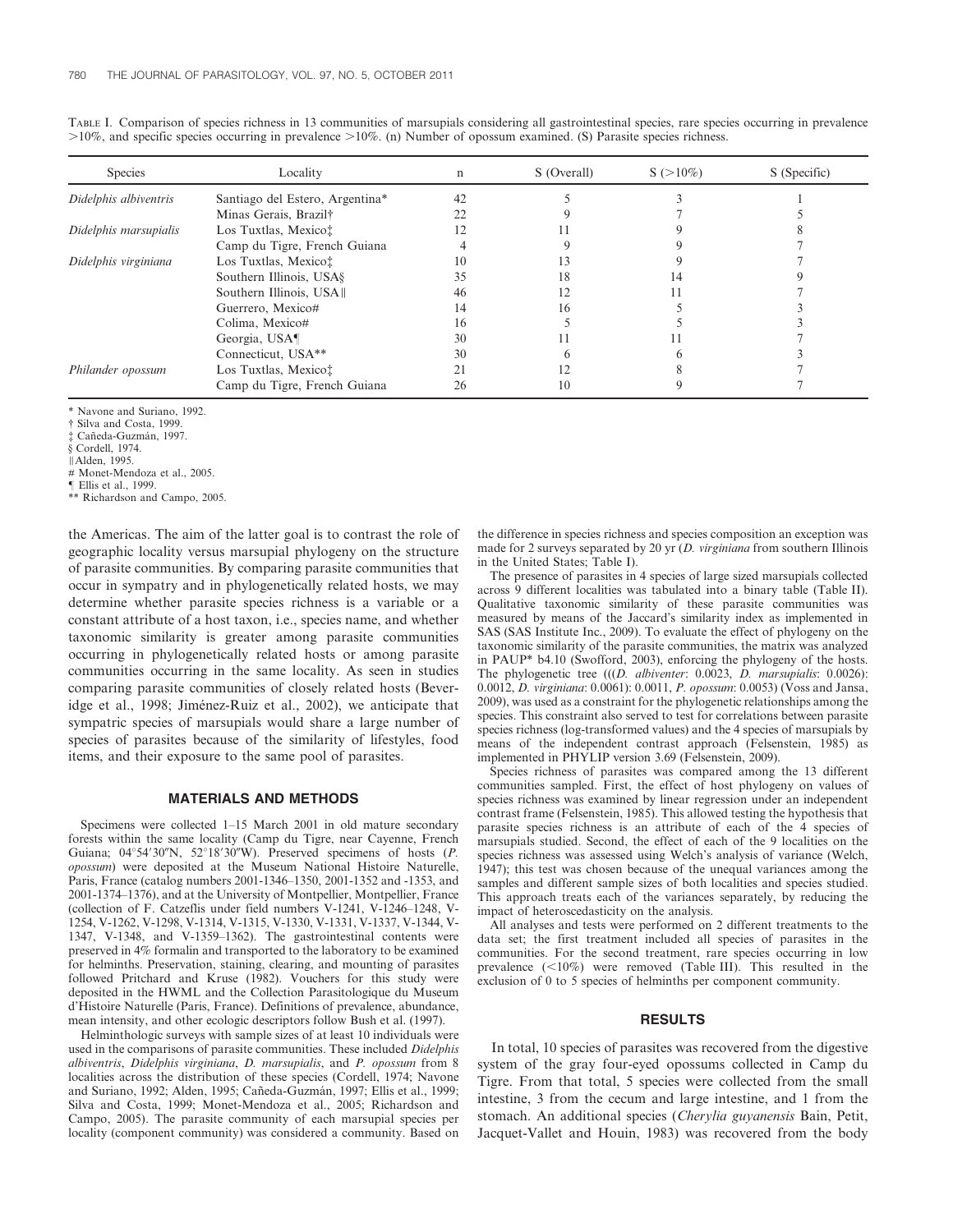cavity. All gastrointestinal parasites, except Moennigia sp., were found with prevalence  $>25\%$ . Travassostrongylus paraquintus Durette-Desset, 1974 reached maximum values of prevalence and mean abundance, whereas A. raillieti exhibited the highest mean intensity (Table IV). The parasite fauna of D. marsupialis in the same locality also includes 9 species, with A. *raillieti* showing the highest values of both prevalence and mean intensity. The tapeworm Mathevotaenia bivittata (Janicki, 1904) was collected from the common opossum exclusively, whereas Moennigia sp. and Oligacanthorhynchus microcephala (Rudolphi, 1819) were only recorded in the gray four-eyed opossum.

In the comparison of 13 parasite communities present in largesized opossums, the minimum value for species richness was 5 and the maximum was 18, with the maximum value found in southern Illinois (Table I). The minimum values of species richness corresponded with D. albiventris in Santiago del Estero, Argentina, and D. virginiana in Colima, Mexico. After removing rare species from the analysis, species richness at Santiago del Estero and southern Illinois dropped to 3 and 14, respectively. The last column in Table I shows the parasite species richness for only marsupial-specific parasites.

The results show no correlation between parasite species richness and host species ( $F = 0.44$ ; 3, 2.78 df;  $P = 0.74$ ). No correlation was detected between parasite species richness and locality ( $F = 4.81$ ; 2.0, 1.96 df;  $P = 0.18$ ). Parasite species richness among localities shows no difference when only communities occurring in D. virginiana were compared ( $\chi^2 = 5.54$ , df 5, P = 0.35). When all species of parasites were considered, no significant correlation was found between richness and host sample size among all 13 communities  $(r = 0.11, P = 0.73; n = 13)$ . This pattern persisted when statistical tests were framed onto an independent contrast approach (H = 0.34, df 3,  $P = 0.95$ ). Because D. virginiana included the largest sample size (7 parasite communities collected in 6 localities), we tested for significant correlation between sample size per locality and parasite species richness. No correlation was found among these communities for these 2 variables ( $r = 0.39$ ,  $P = 0.38$ ; n = 7), which suggested that sample size had no effect on parasite species richness.

The comparisons of parasite communities across geographic localities resulted in low qualitative taxonomic similarity for all samples. Only parasite communities from sympatric hosts showed similarity  $>60\%$ , irrespective of the host species. These include communities present in Camp du Tigre; Los Tuxtlas, Mexico; and southern Illinois (Fig. 1). The cladogram resulted in 2 trees, 62 steps long, with a rescaled consistency index of 56%. These trees group sympatric communities irrespective of the phylogenetic affinities of their hosts (data not shown). The analysis of the dataset enforcing the phylogenetic relationships among the species of hosts resulted in 9 longer trees (89 steps), with a rescaled consistency index of 20%.

When rare species of parasites (present in  $\langle 10\%$  of the hosts) were excluded from the analyses, richness was independent of the host taxon ( $F = 0.82$ ; 2.0, 2.39 df;  $F = 0.54$ ), and no significant differences were found among localities ( $F = 0.37$ ; 1, 1.2534 df;  $F = 0.37$ ). In addition, no significant correlation was found between host sample size and parasite species richness either globally ( $r = 0.13$ ,  $P = 0.66$ ; n = 13) or among communities present exclusively in D. virginiana ( $r = 0.67$ , n=7,  $p = 0.1$ ). The pattern persisted for the former group when the analysis was framed into an independent contrast analysis ( $H = 0.92$ , 3 df,  $P = 0.82$ ).

High taxonomic similarity among parasite communities occurring in sympatric hosts persisted even when rare species were excluded (data not shown). The only exception was found in Los Tuxtlas. In this locality, the similarity among communities occurring in P. opossum and the 2 species of Didelphis dropped to  $<60\%$ . Low levels of similarity ( $<60\%$ ), characterized 92% of the pairs compared, including 17% of pairs that showed values of similarity  $= 0$ . The grouping of the component communities based on their similarity values is shown in Figure 2. The 4 resulting cladograms for this data set were 52 steps long with a rescaled consistency index of 56%. Enforcing the monophyly of the hosts on the relationships among parasite communities resulted in a tree 19 steps longer.

Finally, the analysis of taxon-specific species of parasites occurring with a prevalence of  $\langle 10\%$  resulted in no significant correlation among log transformed values of species richness and species of host ( $F = 2.44$ ; 2.0, 2.24 df;  $P = 0.27$ ).

#### **DISCUSSION**

#### Parasites of opossums in French Guiana

The parasite communities of both P. opossum and D. marsupialis collected in French Guiana seemed to be dominated by parasites with direct patterns of transmission. This is indicated by the highest values of prevalence and mean intensity of T. paraquintus, V. viannai, Travassostrongylus reesali, and A. raillieti. From this locality, 5 of the species collected are indirectly transmitted. These species occurred in low prevalence, with relatively low mean intensities. This may be the result of either low prevalence of these parasites in their intermediate hosts or the wide spectrum of food items used by these marsupials (Carvalho et al., 2005). Both would reduce their chances of ingesting infected intermediate hosts. It has been shown that a higher diversity of prey items may reduce the chances of the definitive host becoming infected by parasites with a high degree of specialization in their use of intermediate hosts (Combes, 1991). We lack the empirical evidence to test and compare these 2 hypotheses.

The communities present in both species of marsupials shared a great number of parasite species, most of which are specialists to marsupials (64% for P. opossum and 78% for D. marsupialis). These results are congruent with the generalist lifestyles and, to a lesser extent, the overlapping diets of both species of opossums (Julien-Laferrière and Atramentowicz, 1990). Both marsupial species may be equally exposed to the parasites present in that locality and may be similarly compatible with them, because of the relatedness of the 2 marsupial species (Combes, 1991). The inclusion of other species of this monophyletic tribe in the locality (Chironectes minimus and Didelphis imperfecta) and the contrast with species from other clades in the phylogeny of marsupials, i.e., species of Marmosa, Marmosops, Metachirus, and Monodelphis may help in testing this hypothesis.

The values of parasite species richness were similar between both communities. Those values were 10 in the gray four-eyed opossum and 9 for communities in the common opossum. However, those values dropped to 9 in both cases when rare species were removed from the comparisons and to 7 when only specialists remained. These differences are caused by 4 species (Mathevotaenia bivittata, Moennigia sp., O. microcephala, and S. guianensis).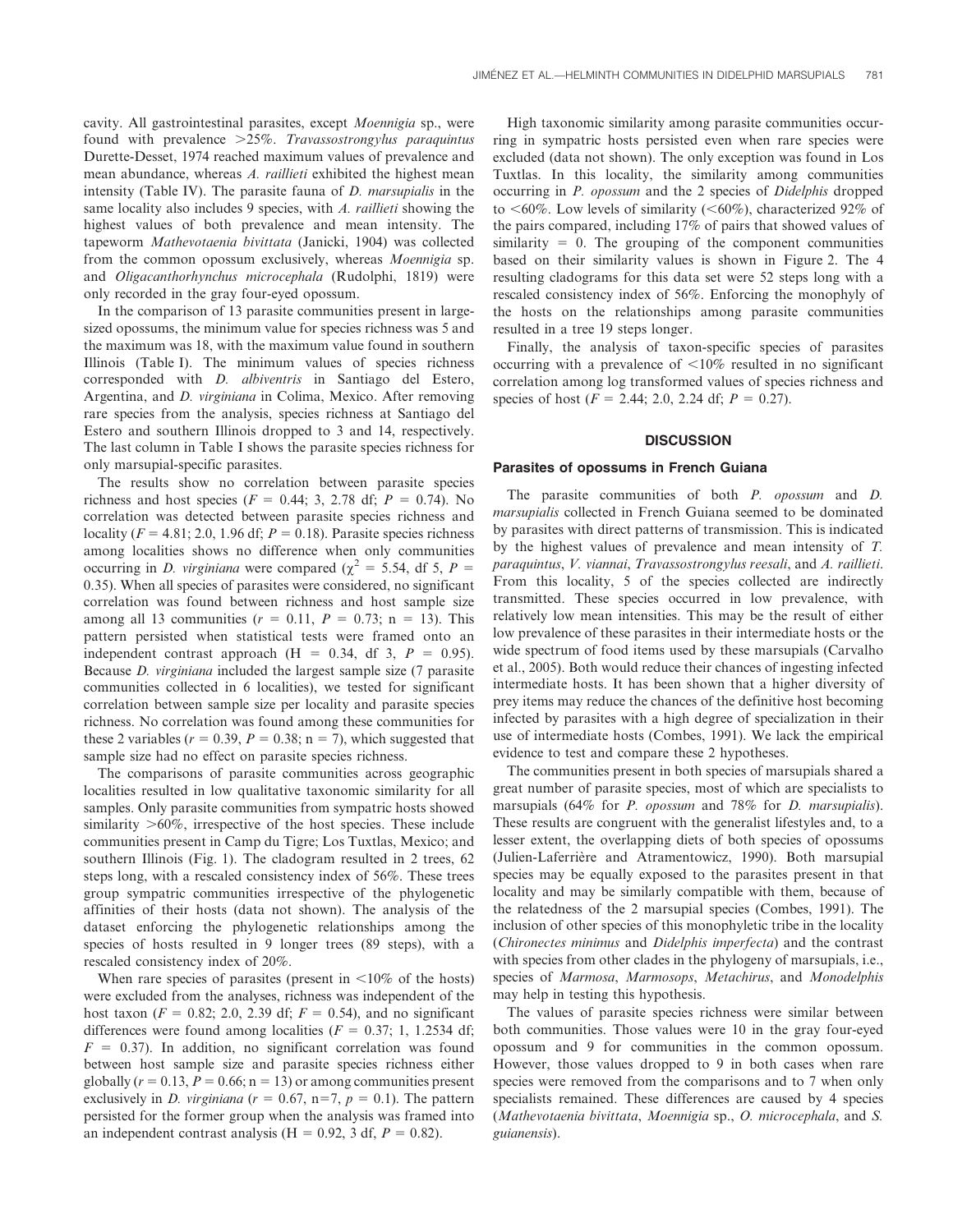| TABLE II. Distribution of 46 species of parasites in 13 parasite communities across the Americas. All species of enteric helminths were included. Number |
|----------------------------------------------------------------------------------------------------------------------------------------------------------|
| of opossums examined (n) and parasite species richness per component community (S) are indicated. Helminths are labeled as having indirect (I) or        |
| direct (D) patterns of transmission and as being specific (P) or generalist (G) to didelphid marsupials.                                                 |

|                       |                                |    |    | Parasite species |          |          |                |          |                |          |              |          |          |          |          |          |
|-----------------------|--------------------------------|----|----|------------------|----------|----------|----------------|----------|----------------|----------|--------------|----------|----------|----------|----------|----------|
| Host                  | Locality                       | n  | S  |                  |          | 3        | 4              | 5        | 6              |          | 8            | 9        | 10       |          | 12       | 13       |
| Didelphis albiventris | Santiago del Estero, Argentina | 42 |    | $\Omega$         | $\theta$ | $\theta$ | $\theta$       | $\theta$ | $\theta$       | $\theta$ | $\theta$     | $\theta$ | $\theta$ | $\Omega$ | $\Omega$ |          |
|                       | Minas Gerais, Brazil           | 22 | 9  | $\theta$         |          | $\theta$ | $\overline{0}$ | $\theta$ | $\overline{0}$ | $\theta$ | $\mathbf{0}$ | $\theta$ | $\Omega$ |          | $\Omega$ | $\Omega$ |
| Didelphis marsupialis | Los Tuxtlas, Mexico            |    |    | $\theta$         | $\Omega$ | $\theta$ | $\theta$       | $\theta$ | $\theta$       | $\theta$ | $\theta$     | $\theta$ | $\Omega$ |          |          |          |
|                       | French Guiana                  | 4  | 9  | $\theta$         | $\Omega$ | $\theta$ | $\theta$       | $\theta$ | $\theta$       | $\theta$ | $\theta$     | $\theta$ | $\theta$ | $\Omega$ | $\Omega$ | $\Omega$ |
| Didelphis virginiana  | Los Tuxtlas, Mexico            | 10 | 13 | $\Omega$         | $\theta$ | $\Omega$ | $\theta$       | $\Omega$ | $\theta$       | $\Omega$ |              | $\Omega$ | $\Omega$ |          |          |          |
|                       | Southern Illinois 1, USA       | 35 | 18 | $\Omega$         | $\theta$ |          |                |          |                |          | $\Omega$     |          | $\Omega$ | $\Omega$ |          |          |
|                       | Southern Illinois 2, USA       | 46 | 12 | $\Omega$         | $\Omega$ |          |                |          | $\theta$       | $\Omega$ | $\Omega$     |          | $\Omega$ | $\Omega$ |          |          |
|                       | Guerrero, Mexico               | 14 | 16 | $\Omega$         | $\Omega$ |          | $\theta$       |          | $\theta$       | $\theta$ | $\theta$     |          | $\theta$ | $\Omega$ |          | $\Omega$ |
|                       | Colima, Mexico                 | 16 | 5. | $\theta$         | $\theta$ | $\Omega$ | $\Omega$       | $\theta$ | $\theta$       | $\Omega$ |              | $\Omega$ | $\theta$ | $\Omega$ | $\Omega$ | $\Omega$ |
|                       | Georgia, USA                   | 30 | 11 | $\Omega$         | $\Omega$ |          |                | $\Omega$ | $\theta$       | $\Omega$ | $\theta$     | $\Omega$ | $\Omega$ | $\Omega$ |          | $\Omega$ |
|                       | Connecticut, USA               | 30 | 6  | $\Omega$         | $\theta$ |          |                | $\Omega$ | $\theta$       | $\Omega$ | $\theta$     | $\Omega$ | $\Omega$ | $\Omega$ | $\Omega$ | $\Omega$ |
| Philander opossum     | Los Tuxtlas, Mexico            | 21 | 13 |                  | $\Omega$ | $\Omega$ | $\Omega$       | $\Omega$ | $\theta$       | $\Omega$ |              | $\Omega$ |          |          |          |          |
|                       | French Guiana                  | 26 | 10 | $\Omega$         | $\theta$ | $\Omega$ | $\Omega$       | $\Omega$ | $\theta$       | $\Omega$ | $\Omega$     | $\Omega$ | $\Omega$ | $\Omega$ | $\Omega$ | $\Omega$ |
|                       | Pattern of transmission        |    |    |                  |          |          |                |          |                |          |              |          |          |          |          |          |
|                       | Specificity                    |    |    |                  | G        | G        | P              | G        | G              | G        | G            | G        | P        | P        | P        | P        |

List of parasite species: 1, Amphimerus cauditestis; 2, Brachylaima migrans; 3, Brachylaima virginianum; 4, Diplostomum variabile; 5, Echinoparyphium contiguum; 6, Fibricola crater; 7, Fibricola lucidus; 8, Paragonimus mexicanus; 9, Paragonimus westermani; 10, Philandrophilus magnicirrus; 11, Rhopalias coronatus; 12, Rhopalias macracanthus; 13, Linstowia sp.; 14, Mathovataenia argentinensis; 15, Mathevotaenia bivittata; 16, Mesocestoides sp.; 17, Thaumasioscolez didelphis; 18, Capillaria aerophila; 19, Capillaria eberthi; 20, Capillaria longicauda; 21, Cruzia americana; 22, Cruzia tentaculata; 23, Didelphonema sp.; 24, Gnathostoma turgidum; 25, Gongylonema sp.; 26, Gongylonema mexicanum; 27, Longistriata didelphis; 28, Aspidodera raillieti; 29, Moennigia sp.; 30, Physaloptera turgida; 31, Pterygodermatites kozeki; 32, Spirura guianensis; 33, Travassostrongylus orloffi; 34, Travassostrongylus paraquintus; 35, Trichuris didelphis; 36, Trichuris minuta; 37, Trichuris reesali; 38, Viannaia didelphis; 39, Viannaia hamata; 40, Viannaia sp.; 41, Viannaia viannaia; 42, Oligacanthorhynchus tortuosa; 43, Oligacanthorhynchus microcephala; 44, Oncicola campalunata; 45, Oncicola luhei; and 46, Porrorhynchus nickoli.

#### Species richness across hosts and localities

Parasite species richness was not statistically different across the geographic distribution of a single species of marsupial, as seen in the parasites of D. virginiana across 7 localities. The overall parasite species richness for these communities fluctuated

between 5 and 18. Even when only host-specific species of parasites were considered, the values of species richness fluctuated between 1 and 9 (Table I). In contrast, the pairs of parasite communities present in *D. marsupialis* and *P. opossum* had very similar values of species richness, especially when only specific

TABLE III. Distribution of 38 species of enteric parasites occurring in prevalence >10% in 13 parasite communities across the Americas. Number of opossums examined (n) and parasite species richness per component community (S) are indicated. Helminths are labeled as having indirect (I) or direct (D) patterns of transmission and as being specific (P) or generalist (G) to didelphid marsupials.

|                       | Parasite species               |             |    |          |          |          |          |          |              |          |          |                |    |
|-----------------------|--------------------------------|-------------|----|----------|----------|----------|----------|----------|--------------|----------|----------|----------------|----|
| Host                  | Locality                       | $\mathbf n$ | S  |          |          | 3        |          |          | <sub>(</sub> |          | 8        | 9              | 10 |
| Didelphis albiventris | Santiago del Estero, Argentina | 42          | 3  | $\theta$ | $\Omega$ | $\Omega$ | $\Omega$ | $\theta$ | $\theta$     | $\theta$ | $\theta$ |                |    |
|                       | Minas Gerais, Brazil           | 22          |    | $\Omega$ | $\Omega$ | $\Omega$ | $\Omega$ | $\theta$ | $\Omega$     |          | $\theta$ | $\theta$       |    |
| Didelphis marsupialis | Los Tuxtlas, Mexico            | 12          | 9  | $\Omega$ | $\Omega$ | $\Omega$ | $\Omega$ | $\theta$ | $\Omega$     |          |          | $\theta$       |    |
|                       | French Guiana                  | 4           | 9  | $\Omega$ | $\Omega$ | $\Omega$ | $\Omega$ | $\theta$ | $\Omega$     | $\Omega$ | $\Omega$ | $\theta$       |    |
| Didelphis virginiana  | Los Tuxtlas, Mexico            | 10          | 9  | $\Omega$ | $\Omega$ | $\Omega$ | $\Omega$ | $\theta$ | $\Omega$     |          |          | $\theta$       |    |
|                       | Southern Illinois 1, USA       | 35          | 14 |          |          |          |          | $\Omega$ | $\Omega$     | $\Omega$ |          | $\Omega$       |    |
|                       | Southern Illinois 2, USA       | 46          | 11 |          |          | $\Omega$ | $\Omega$ | $\Omega$ |              | $\Omega$ |          | $\theta$       |    |
|                       | Guerrero, Mexico               | 14          | 5  |          | $\Omega$ | $\Omega$ | $\Omega$ | $\theta$ | $\Omega$     | $\theta$ | $\theta$ | $\overline{0}$ |    |
|                       | Colima, Mexico                 | 16          | 5  | $\Omega$ | $\Omega$ | $\Omega$ | $\Omega$ |          | $\Omega$     | $\Omega$ | $\Omega$ | $\theta$       |    |
|                       | Georgia, USA                   | 30          |    |          |          | $\Omega$ | $\Omega$ | $\Omega$ | $\Omega$     | $\theta$ |          | $\theta$       |    |
|                       | Connecticut, USA               | 30          | 6  |          |          | $\Omega$ | $\Omega$ | $\Omega$ | $\Omega$     | $\Omega$ | $\Omega$ | $\theta$       |    |
| Philander opossum     | Los Tuxtlas, Mexico            | 21          | 8  |          | $\Omega$ | $\Omega$ | $\Omega$ |          | $\Omega$     |          |          | $\theta$       |    |
|                       | French Guiana                  | 26          | 9  | $\Omega$ | $\Omega$ | $\Omega$ | $\Omega$ | $\Omega$ | $\Omega$     | $\Omega$ | $\Omega$ | $\theta$       |    |
|                       | Pattern of transmission        |             |    |          |          |          |          |          |              |          |          |                |    |
|                       | Specificity                    |             |    | G        |          | G        | G        | G        | G            | P        | D        | D              | D  |

List of parasite species: 1, Brachylaima virginianum; 2, Diplostomum variabile; 3, Fibricola crater; 4, Fibricola lucidus; 5, Paragonimus mexicanus; 6, Paragonimus westermani;

7, Rhopalias coronatus; 8, Rhopalias macracanthus; 9, Mathovataenia argentinensis; 10, Mathevotaenia bivittata; 11, Mesocestoides sp.; 12, Thaumasioscolez didelphis;

13, Capillaria aerophila; 14, Capillaria eberthi; 15, Capillaria longicauda; 16, Cruzia americana; 17, Cruzia tentaculata; 18, Didelphonema sp.; 19, Gnathostoma turgidum; 20, Gongylonema mexicanum; 21, Longistriata didelphis; 22, Aspidodera raillieti; 23, Physaloptera turgida; 24, Spirura guianensis; 25, Travassostrongylus orloffi; 26, Travassostrongylus paraquintus; 27, Trichuris didelphis; 28, Trichuris minuta; 29, Trichuris reesali; 30, Viannaia didelphis; 31, Viannaia hamata; 32, Viannaia sp.;

33, Viannaia viannaia; 34, Oligacanthorhynchus tortuosa; 35, Oligacanthorhynchus microcephala; 36, Oncicola campalunata; 37, Oncicola luhei; and 38, Porrorhynchus nickoli.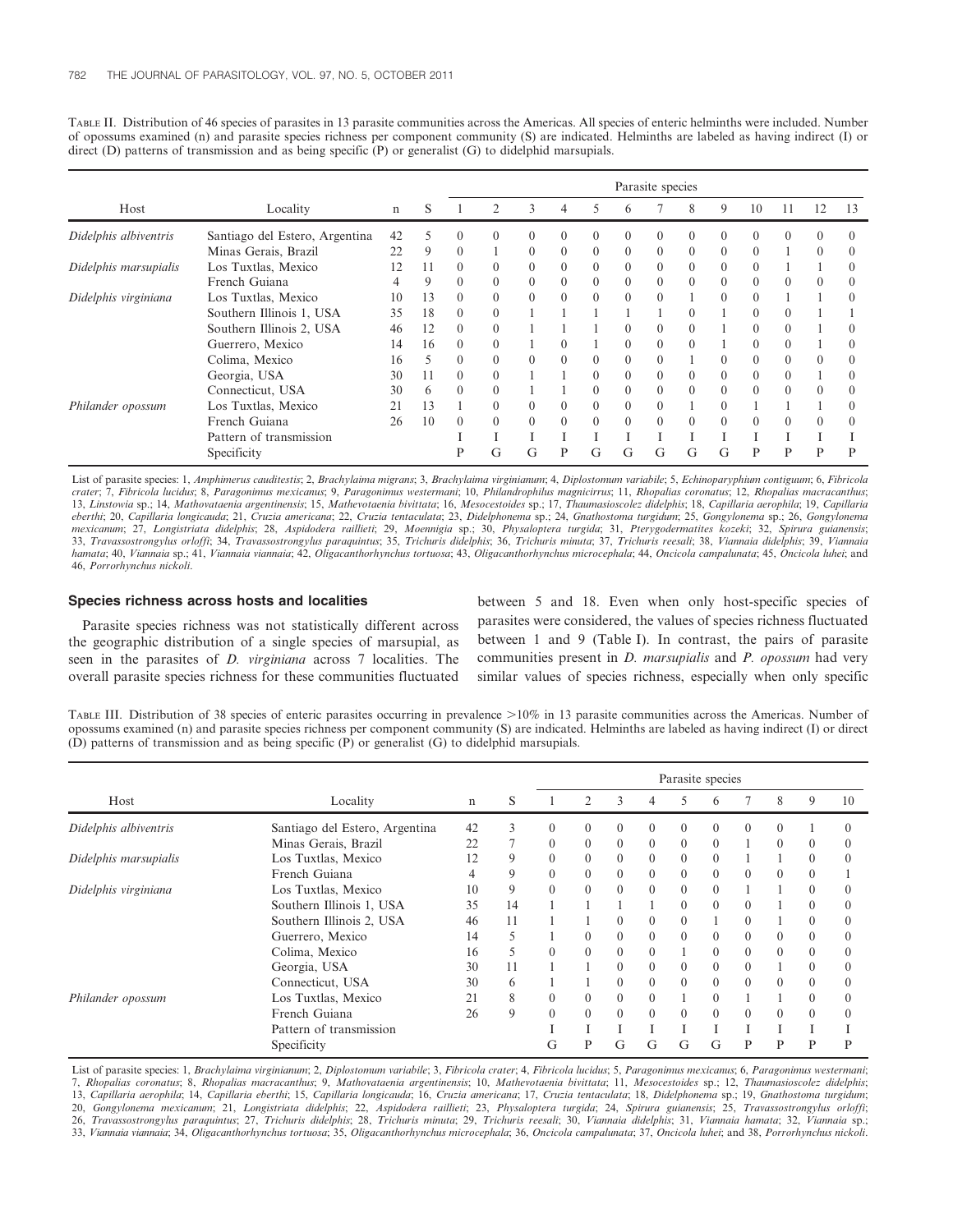TABLE II. Extended.

|                  | Parasite species |              |          |          |          |          |          |    |              |          |          |          |              |          |          |    |                |                  |              |    |              |              |          |    |              |          |          |          |                |          |          |                |
|------------------|------------------|--------------|----------|----------|----------|----------|----------|----|--------------|----------|----------|----------|--------------|----------|----------|----|----------------|------------------|--------------|----|--------------|--------------|----------|----|--------------|----------|----------|----------|----------------|----------|----------|----------------|
| 14               | 15               | 16           | 17       | 18       | 19       | 20       | 21       | 22 | 23           | 24       | 25       | 26       | 27           | 28       | 29       | 30 | 31             | 32               | 33           | 34 | 35           | 36           | 37       | 38 | 39           | 40       | 41       | 42       | 43             | 44       | 45       | -46            |
|                  | $\mathbf{0}$     | $\mathbf{0}$ | 0        | $\theta$ | 0        | $\Omega$ | $\Omega$ | 0  | $\mathbf{0}$ | $\theta$ | $\theta$ | $\Omega$ | $\theta$     |          |          |    |                | 0                | $\theta$     | 0  | $\mathbf{0}$ | $\Omega$     | $\theta$ | 0  | $\theta$     | $\Omega$ | $\theta$ |          |                | $\theta$ | $\theta$ | $\overline{0}$ |
| 0                | $\mathbf{0}$     | $\mathbf{0}$ | 0        |          | 0        |          | $\theta$ |    | 0            |          |          | 0        | $\theta$     |          | $\Omega$ |    | 0              | 0                |              |    |              | 0            |          |    |              | 0        |          |          | $\theta$       | $\theta$ | $\theta$ | $\overline{0}$ |
| $\overline{0}$   | $\mathbf{0}$     | $\mathbf{0}$ |          |          | 0        |          | $\theta$ |    |              | $\theta$ |          |          | $\theta$     | $\theta$ | $\Omega$ |    | $\theta$       | $\boldsymbol{0}$ | $\theta$     |    |              | 0            | $\Omega$ |    | $\theta$     |          | $\Omega$ |          | $\Omega$       | $\theta$ | $\theta$ |                |
| $\left( \right)$ |                  | $\Omega$     | $\theta$ |          |          |          | $\theta$ |    | 0            | $\theta$ | $\theta$ |          | $\theta$     |          | $\Omega$ |    | $\theta$       |                  | $\theta$     |    | $\theta$     | 0            |          |    | $\theta$     |          |          |          | $\Omega$       |          | $\theta$ | $\overline{0}$ |
| $\overline{0}$   | $\theta$         | $\theta$     |          |          | $\theta$ | $\Omega$ | $\theta$ |    |              | $\theta$ | 0        |          | $\theta$     | 0        | $\theta$ |    | $\theta$       | 0                | $\theta$     |    |              | 0            | $\Omega$ |    | $\Omega$     |          | $\Omega$ |          | $\Omega$       | $\theta$ |          |                |
| $\overline{0}$   | $\mathbf{0}$     |              | $\theta$ |          | $\theta$ |          |          |    | $\theta$     | $\theta$ | 0        |          |              |          |          |    | $\Omega$       | 0                | 0            |    | $\theta$     |              |          |    |              |          |          |          | $\overline{0}$ | 0        | $\theta$ | $\overline{0}$ |
| 0                | $\theta$         |              | $\theta$ |          | $\theta$ |          |          |    | $\Omega$     | $\theta$ | $\theta$ |          |              | $\theta$ | $\theta$ |    | $\Omega$       | 0                | 0            |    | $\theta$     | $\theta$     | $\Omega$ |    | $\theta$     |          | $\theta$ |          | $\Omega$       | $\theta$ | $\theta$ | $\overline{0}$ |
| 0                | $\theta$         |              | 0        |          | $\theta$ |          |          |    |              |          | 0        | 0        |              | $\theta$ | $\Omega$ |    | $\Omega$       | 0                | $\theta$     |    |              | $\Omega$     | $\Omega$ |    | $\theta$     |          |          |          | $\theta$       | $\theta$ | $\theta$ | $\overline{0}$ |
| $\overline{0}$   | $\mathbf{0}$     | $\theta$     | $\theta$ |          | $\theta$ |          |          |    | 0            | $\theta$ | $\theta$ | 0        | $\theta$     | $\theta$ | $\Omega$ |    | $\Omega$       | 0                | $\theta$     |    | $\mathbf{0}$ | $\Omega$     | $\Omega$ |    | $\theta$     | 0        | $\Omega$ | 0        | $\overline{0}$ | $\theta$ | $\theta$ | $\overline{0}$ |
| 0                | $\theta$         |              | $\theta$ | $\theta$ | $\theta$ |          |          |    | $\theta$     |          | $\Omega$ | 0        |              | 0        | $\theta$ |    | $\theta$       | 0                | $\theta$     |    |              | $\Omega$     | $\theta$ |    |              | $\theta$ | $\theta$ |          | $\theta$       | $\theta$ | $\theta$ | $\overline{0}$ |
| 0                | $\mathbf{0}$     |              | 0        | 0        | $\theta$ |          |          |    | $\mathbf{0}$ | $\theta$ | $\Omega$ | $\Omega$ | $\mathbf{0}$ | $\theta$ | $\theta$ |    | $\overline{0}$ | 0                | $\mathbf{0}$ | 0  | $\mathbf{0}$ | $\mathbf{0}$ | $\theta$ | 0  | $\mathbf{0}$ | $\Omega$ | $\theta$ | $\Omega$ | $\overline{0}$ | $\theta$ | $\theta$ | $\overline{0}$ |
| 0                | $\mathbf{0}$     | $\theta$     |          | 0        | $\theta$ | $\Omega$ | $\Omega$ |    | $\mathbf{0}$ | $\theta$ | $\Omega$ |          | $\mathbf{0}$ | $\theta$ | $\theta$ |    | $\Omega$       | $\theta$         | $\theta$     |    |              | $\theta$     | $\theta$ | 0  | $\mathbf{0}$ |          | $\theta$ |          | $\theta$       | $\theta$ | $\theta$ |                |
| $\left( \right)$ | $\theta$         | $\theta$     | $\theta$ |          |          |          | $\Omega$ |    | $\Omega$     | $\theta$ | $\Omega$ | 0        | $\theta$     |          |          |    | $\theta$       |                  |              |    | $\theta$     | 0            |          |    | $\theta$     |          |          |          |                |          | $\theta$ | $\overline{0}$ |
|                  |                  |              |          | D        | D        | D        |          |    |              |          |          |          | D            | D        | D        |    |                |                  | D            | D  | D            | D            | D        | D  | D            | D        |          |          |                |          |          |                |
| P                | P                | G            | р        | р        | р        | р        |          | р  | р            | G        | P        | P        | P            | G        | А        | G  | р              | G                | р            | p  | D            | р            | P        | P  | P            | P        | P        | P        | D              | P        | G        | $\mathbf{P}$   |

species of parasites were considered. Similar results were obtained when rare species were excluded from the comparisons.

In Los Tuxtlas, the 3 sympatric species of opossums, which constitute 3 parasite communities, show similar values of parasite species richness (Table I). In this locality, a set of parasites with indirect patterns of transmission appeared in different frequencies in the sympatric marsupials. This set may be divided into specific (Thaumasioscolex didelphidis and Porrorchis nickoli) and nonspecific species (Paragonimus mexicanus, Turgida turgida, and Oligacanthorhynchus tortuosa). All of these species use an intermediate host to complete the transmission to their final host. Also, with the exception of P. mexicanus, all parasite species showed low prevalence in the gray four-eyed opossum and relative high values of prevalence in both species of Didelphis. The wider spectrum of food resources used by both species of Didelphis relative to P. opossum, which forages on aquatic arthropods, may help explaining this difference (Cañeda-Guzmán, 1997). Both the common and the Virginia opossum would

TABLE III. Extended.

|          | Parasite species |                |                  |              |          |                  |                |              |                |          |              |                |                |                  |                |                |              |              |                |              |                |                |                |              |                  |          |              |
|----------|------------------|----------------|------------------|--------------|----------|------------------|----------------|--------------|----------------|----------|--------------|----------------|----------------|------------------|----------------|----------------|--------------|--------------|----------------|--------------|----------------|----------------|----------------|--------------|------------------|----------|--------------|
| 11       | 12               | 13             | 14               | 15           | 16       | 17               | 18             | 19           | 20             | 21       | 22           | 23             | 24             | 25               | 26             | 27             | 28           | 29           | 30             | 31           | 32             | 33             | 34             | 35           | 36               | 37       | 38           |
|          | $\theta$         | $\theta$       | 0                | $\Omega$     | 0        |                  | $\Omega$       | $\Omega$     |                | 0        |              |                | $\Omega$       | $\theta$         |                |                | 0            | $\Omega$     | 0              | $\theta$     |                | 0              | $\Omega$       |              | $\theta$         | $\theta$ | $\theta$     |
| $\Omega$ | $\theta$         | $\left($       | $\theta$         | $\mathbf{0}$ | $\Omega$ |                  | $\Omega$       | $\mathbf{0}$ | $\Omega$       | $\theta$ |              |                | $\overline{0}$ |                  | $\overline{0}$ |                | $\mathbf{0}$ | $\theta$     | $\theta$       |              | $\Omega$       | $\theta$       | $\mathbf{0}$   | $\Omega$     | $\theta$         | $\Omega$ | $\theta$     |
|          |                  | $\overline{0}$ | $\boldsymbol{0}$ | $\mathbf{0}$ | $\theta$ |                  | $\Omega$       | $\mathbf{0}$ |                | $\theta$ | $\mathbf{0}$ |                | $\overline{0}$ | $\mathbf{0}$     | $\overline{0}$ | $\theta$       | $\mathbf{0}$ | $\mathbf{0}$ | $\mathbf{0}$   | $\mathbf{0}$ |                | $\theta$       |                | $\mathbf{0}$ | $\theta$         | $\theta$ |              |
| $\theta$ | $\theta$         | $\theta$       |                  | $\mathbf{0}$ | $\theta$ |                  | $\mathbf{0}$   | $\mathbf{0}$ | $\theta$       | $\theta$ |              | $\Omega$       |                | $\boldsymbol{0}$ |                | $\Omega$       | $\mathbf{0}$ |              | $\mathbf{0}$   | $\mathbf{0}$ | $\overline{0}$ |                | $\overline{0}$ | $\mathbf{0}$ |                  | $\theta$ | $\mathbf{0}$ |
| $\Omega$ |                  | $\theta$       | $\theta$         | $\Omega$     | $\theta$ | 0                | $\theta$       | $\mathbf{0}$ |                | $\theta$ | $\theta$     |                | $\Omega$       | $\Omega$         | $\overline{0}$ |                | $\theta$     | $\theta$     | $\theta$       | $\theta$     |                | $\theta$       |                | $\Omega$     | $\theta$         |          | $\Omega$     |
|          | $\theta$         |                | $\theta$         |              |          | $\overline{0}$   | $\theta$       | $\mathbf{0}$ | $\Omega$       |          | $\mathbf{0}$ |                | $\overline{0}$ | $\mathbf{0}$     | $\overline{0}$ | $\theta$       |              | $\theta$     | $\theta$       |              | $\Omega$       | $\Omega$       |                | $\Omega$     | $\theta$         | $\theta$ | $\theta$     |
|          | $\theta$         |                | 0                |              |          | $\overline{0}$   | $\overline{0}$ | $\mathbf{0}$ | 0              |          | $\mathbf{0}$ |                | $\overline{0}$ | $\mathbf{0}$     | $\overline{0}$ | $\overline{0}$ | $\mathbf{0}$ | $\mathbf{0}$ | $\overline{0}$ | $\mathbf{0}$ | $\overline{0}$ | $\overline{0}$ |                | $\mathbf{0}$ | $\boldsymbol{0}$ | $\Omega$ | $\mathbf{0}$ |
|          | $\theta$         | $\overline{0}$ | $\boldsymbol{0}$ | $\mathbf{0}$ |          | 0                |                | $\mathbf{0}$ | $\overline{0}$ | $\theta$ | $\mathbf{0}$ |                | $\overline{0}$ | $\mathbf{0}$     | $\overline{0}$ | $\overline{0}$ | $\mathbf{0}$ | $\mathbf{0}$ | $\theta$       | $\mathbf{0}$ | $\overline{0}$ |                | $\overline{0}$ | $\mathbf{0}$ | $\boldsymbol{0}$ | $\theta$ | $\mathbf{0}$ |
|          | $\left($         | $\overline{0}$ | 0                | $\mathbf{0}$ |          |                  | $\mathbf{0}$   | $\mathbf{0}$ | $\overline{0}$ | $\theta$ | $\mathbf{0}$ |                | $\overline{0}$ | $\mathbf{0}$     | $\overline{0}$ | $\overline{0}$ | $\mathbf{0}$ | $\theta$     |                | $\mathbf{0}$ | $\overline{0}$ | $\overline{0}$ | $\overline{0}$ | $\mathbf{0}$ | 0                | $\theta$ | $\theta$     |
|          | $\theta$         | $\overline{0}$ | $\boldsymbol{0}$ | $\mathbf{0}$ |          | $\overline{0}$   | $\theta$       |              | $\theta$       |          | $\mathbf{0}$ |                | $\overline{0}$ | $\mathbf{0}$     | $\overline{0}$ |                | $\mathbf{0}$ | $\mathbf{0}$ | $\theta$       |              | $\overline{0}$ | $\Omega$       |                | $\mathbf{0}$ | $\boldsymbol{0}$ | $\theta$ | $\mathbf{0}$ |
|          | $\mathbf{0}$     | $\overline{0}$ | $\theta$         |              |          | $\boldsymbol{0}$ | $\overline{0}$ | $\mathbf{0}$ | $\overline{0}$ | $\theta$ | $\mathbf{0}$ |                | $\overline{0}$ | $\mathbf{0}$     | $\overline{0}$ | $\overline{0}$ | $\mathbf{0}$ | $\mathbf{0}$ | $\theta$       | $\mathbf{0}$ | $\overline{0}$ | $\overline{0}$ | $\overline{0}$ | $\mathbf{0}$ | $\boldsymbol{0}$ | $\theta$ | $\theta$     |
|          | $\left($         | $\overline{0}$ | $\theta$         | $\mathbf{0}$ | $\theta$ |                  | $\mathbf{0}$   | $\mathbf{0}$ |                | $\theta$ | $\mathbf{0}$ | $\overline{0}$ | $\mathbf{0}$   | $\mathbf{0}$     | $\overline{0}$ |                | $\mathbf{0}$ | $\mathbf{0}$ | $\theta$       | $\theta$     |                | $\overline{0}$ | $\overline{0}$ | $\theta$     | $\theta$         | $\Omega$ |              |
|          | $\theta$         | $\theta$       |                  | $\Omega$     | U        |                  | $\theta$       | 0            | 0              | $\theta$ |              | 0              |                | $\theta$         |                | $\Omega$       | $\mathbf{0}$ |              | $\mathbf{0}$   | $\Omega$     | 0              |                | $\theta$       |              |                  | $\theta$ | $\theta$     |
|          |                  | D              | D                | D            | D        | D                |                |              |                | D        | D            |                |                | D                | D              | D              | D            | D            | D              | D            | D              | D              |                |              |                  |          |              |
| G        | P                | P              | P                | P            | P        | P                | P              | Ü            | P              | P        | G            | G              | G              | P                | P              | P              | P            | Р            | P              | P            | Р              | P              | P              | Р            | P                | G        | P            |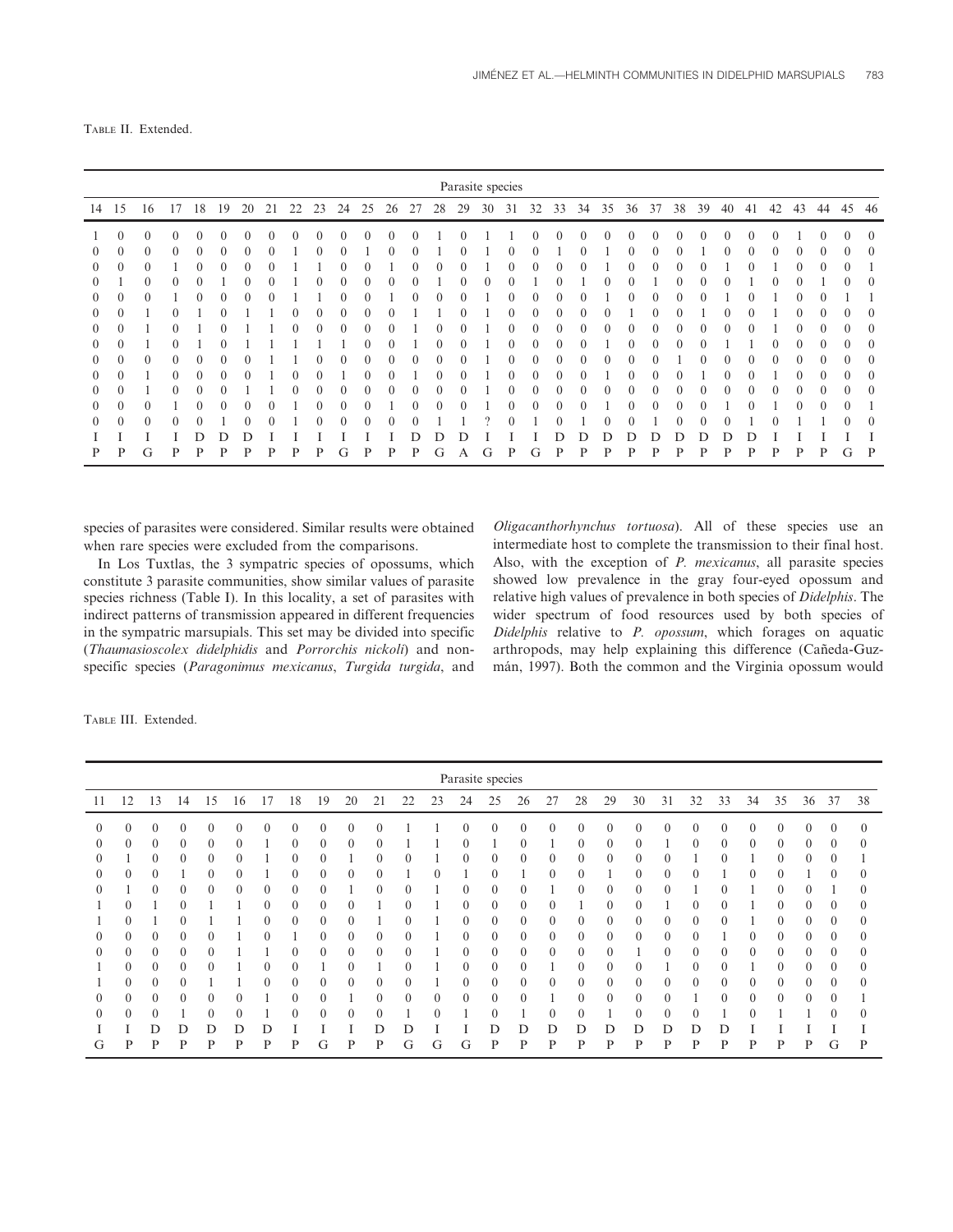|                         |                           |                    | Philander opossum |                   |                    | Didelphis marsupialis |                   |
|-------------------------|---------------------------|--------------------|-------------------|-------------------|--------------------|-----------------------|-------------------|
| Parasite taxa           | Site of<br>infection      | Prevalence<br>$\%$ | Mean<br>intensity | Mean<br>abundance | Prevalence<br>$\%$ | Mean<br>intensity     | Mean<br>abundance |
| Cestoda                 |                           |                    |                   |                   |                    |                       |                   |
| Mathevotaenia hivittata | Small intestine           |                    |                   |                   | 25                 | $4 \pm N/A^*$         | $1 \pm 2$         |
| Nematoda                |                           |                    |                   |                   |                    |                       |                   |
| Aspidodera raillieti    | Cecum and large intestine | 42                 | $70.6 \pm 65$     | $29.9 \pm 54.3$   | 100                | $566.3 \pm 388.7$     | $566.3 \pm 388.7$ |
| Capillaria eberthi      | Small intestine           | 42                 | $7.1 \pm 7.4$     | $3 \pm 5.9$       | 50                 | $4.5 \pm 3.5$         | $2.3 \pm 3.3$     |
| Cruzia tentaculata      | Cecum and large intestine | 42                 | $12.6 \pm 23.6$   | $5.3 \pm 16.2$    | 25                 | $4 \pm N/A$           | $1 \pm 2$         |
| Moennigia sp.           | Small intestine           | $\overline{4}$     | 27<br>$\pm$ N/A   | $1 \pm 5.3$       |                    |                       |                   |
| Spirura guianensis      | Stomach                   | 42                 | $3.7 \pm 4$       | $1.6 \pm 54.4$    | 50                 | $2.5 \pm 2.1$         | $1.3 \pm 1.9$     |
| Travassostrongylus      |                           |                    |                   |                   |                    |                       |                   |
| paraquintus             | Small intestine           | 100                | $59.6 \pm 69$     | $59.6 \pm 69$     | 100                | $41.5 \pm 16.6$       | $41.5 \pm 16.6$   |
| Trichuris reesali       | Cecum and large intestine | 81                 | $13.3 \pm 20.4$   | $10.7 \pm 19$     | 100                | $24.5 \pm 19.2$       | $24.5 \pm 19.2$   |
| Viannaia viannai        | Small intestine           | 69                 | $31.4 \pm 32.6$   | $21.7 \pm 30.7$   | 100                | $47 \pm 22.3$         | $47 \pm 22.3$     |
| Acanthocephala          |                           |                    |                   |                   |                    |                       |                   |
| Oligacanthorhynchus     |                           |                    |                   |                   |                    |                       |                   |
| microcephala            | Small intestine           | 35                 | $2.5 \pm 1.9$     | $0.9 \pm 1.6$     |                    |                       |                   |
| Oncicola campanulata    | Small intestine           | 38                 | $2 \pm 1.9$       | $0.8 \pm 1.5$     | 50                 | $6 \pm 4.2$           | $3 \pm 4.2$       |

TABLE IV. Characterization of infection of gray four-eyed opossum, *Philander opossum* ( $n = 26$ ) and common opossum, *Didelphis marsupialis* ( $n = 4$ ) in Camp du Tigre, District of Cayenne, French Guiana. ± SD follows mean intensity and mean abundance.

\* N/A, not applicable.

be exposed to intermediate hosts carrying the infective stages of those species, via frequent ingestion of terrestrial invertebrates.

#### Species composition

Most of the parasite species present in these communities were specialists; however, some of the communities sampled close to the edge of the host distribution showed a high proportion of generalist species. Eighty per cent of the parasite species in D.

albiventris in Santiago del Estero, Argentina, were generalists (Navone and Suriano, 1992). Overall, the parasite communities present in D. virginiana in southern Illinois seem to be richer than all the others; yet, 50% of those species are generalists and usually infect other species of mammals (Anderson, 2000). A similar trend was observed in the community present in the Virginia opossum from Connecticut. The phenomenon of loss of diversity, i.e., species richness, toward the extremes of the host distribution of the host species has been observed in other groups of



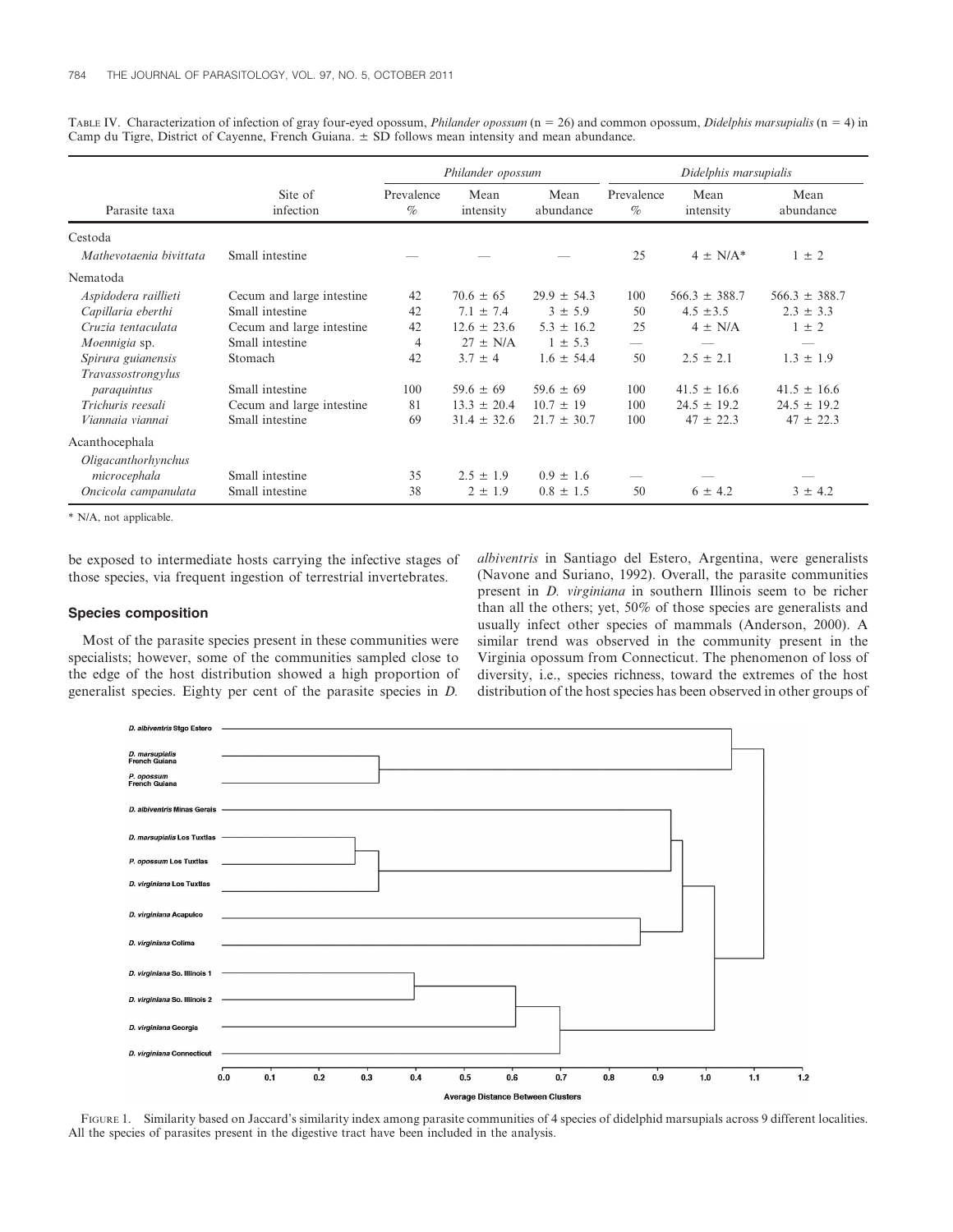

FIGURE 2. Similarity based on Jaccard's similarity index among parasite communities of 4 species of didelphid marsupials across 9 different localities. Only species of endoparasites present with a prevalence  $>10\%$  were included in the analysis.

vertebrates (Dogiel, 1964; Poulin and Dick, 2007). Although this phenomenon seems to occur here, additional analyses are necessary to test it.

One could expect that the parasites of primarily tropical marsupials are not adapted to the seasonal changes occurring in Boreal and Austral temperate localities of the New World. This could be particularly important for the geohelminths, species with direct patterns of transmission in which survival of at least 1 stage of their life cycles (usually the eggs) depends on the external environment. An example includes A. raillieti and Viannaia sp., 2 common parasites of the opossums across the Neotropics, but they also are present in southern Illinois. These species were collected in low prevalence in this locality, even though they may be quite prevalent in other geographic localities through the range of their host(s). As is the case for other heterakoids, the embryonated eggs of A. raillieti are voided with the feces and remain in the soil until ingested by the host. However, to remain infective, they require relatively constant temperature and humidity (Anderson, 2000). A direct consequence of this requirement would be the disappearance of the parasites from localities where seasonality would induce drastic changes in both temperature and humidity. This would explain the changes in species composition due to the loss of A. raillieti, Viannaia sp., and Linstowia sp. in southern Illinois in 2 surveys separated by 2 decades (Cordell, 1974; Alden, 1995).

#### Taxonomic similarity

Parasite communities occurring in the same locality showed higher levels of taxonomic similarity than communities of conspecific species of marsupials. This was the case for communities present in French Guiana, Los Tuxtlas, and the 2 communities of the Virginia opossum from southern Illinois. This pattern is concordant with the 1 found in helminth communities

of macropodids (Beveridge et al., 1998), in that taxonomic similarity is higher among communities in hosts occurring in sympatry.

Only parasite communities from the United States formed a cluster with biogeographic meaning in that they belong to the Nearctic region (Fig. 1). The values of similarity among these communities seemed to be higher than the values of similarity for communities present in the Neotropical region, even when communities in the latter region were geographically closer. The communities present in marsupials from Mexico illustrate this point, suggesting that linear/geographic distance does not seem to play a preponderant role in the similarity among these communities. The 3 localities in the United States are separated by 940 to 1,400 km and they share at least 50% of species of parasites. In contrast, communities analyzed in Mexico share  $\leq 25\%$  of parasite species even though they are separated by 498 to 922 km. Geographic barriers and drastic changes in the biomes may provide a better explanation for these differences.

Similarity among communities always decreased when rare species were removed from the analysis. In Los Tuxtlas, the similarity between communities in *P. opossum* compared with *D.* marsupialis and D. virginiana dropped to approximately 50% (55 and 42%, respectively). The different diet composition of the 2 species of *Didelphis* relative to the gray four-eyed opossum may account for this difference (McManus, 1974; Castro-Arellano et al., 2000; Astúa, 2009).

Applying constraints by enforcing phylogenetic relationships of the marsupials on the distribution of species of parasites resulted in trees 27 and 19 steps longer than in the nonconstrained trees. These results suggest that many parasites are not species specific (to host) and that they are compatible with any of the species of sympatric marsupials studied. The detection of some species that are not known to occur in other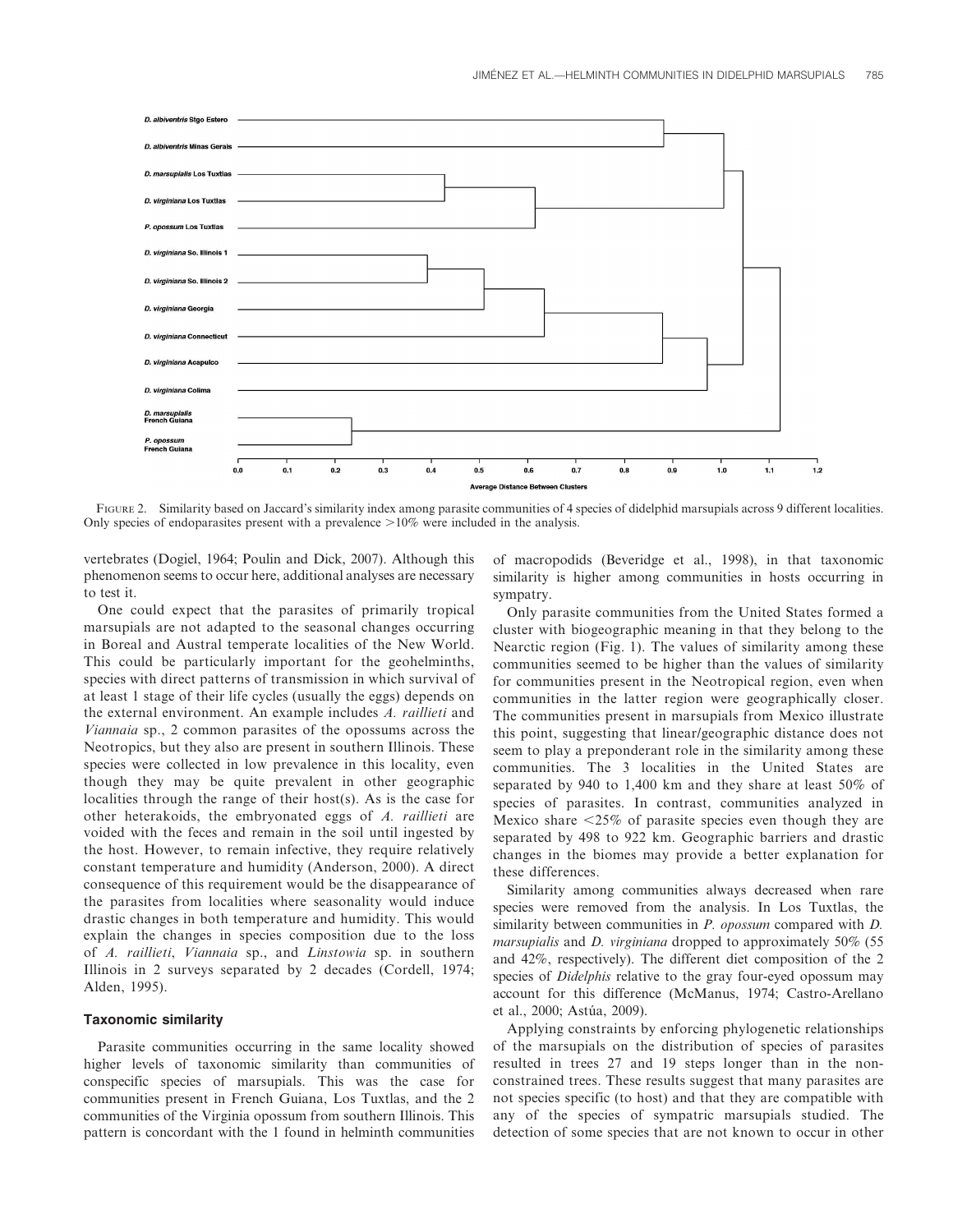mammals suggests that this compatibility may be exclusive to this group of marsupials, possibly in a form of specificity of the parasites towards members of a clade (Choudhury and Dick, 2001). This hypothesis could be tested by including sympatric species of mouse opossums in the analysis, because they belong to different clades in the phylogeny of the marsupials (Voss and Jansa, 2009).

#### General conclusions

Our results suggest the following: (1) species richness is a variable attribute for any given species of host, (2) species composition is variable across localities, and (3) sympatric species of marsupials share more species of parasites than sister species do across the localities compared. As a consequence, the comparison among localities did not allow us to detect any statistically significant differences among species richness, species of hosts, and locality. This suggests that the parasites present in 1 locality are capable of infecting sympatric species of marsupials with similar ecology.

The study of parasite communities occurring in sympatric and closely related species of marsupials over geographic space is an excellent system with which to test interactions among the filters that allow species, populations, and perhaps individuals of mammals or other vertebrates to become infected with various parasites. The study of the parasites comprising the communities in both species of hosts and in geographic areas would help in detecting trends in modes of infection and in compatibility among symbionts. In our study, it seems that marsupials of the monophyletic Didelphini offer the same resources to their parasites by sharing similar morphologic, behavioral, and physiologic traits. Mostly, the marsupials would acquire parasites of the same set of species present in a given area, resulting in high taxonomic similarity among sympatric communities. The subtle differences in lifestyles of the marsupials may determine the chance of encounter between the symbionts and prevent some parasites from completing their life cycles. Further and more rigorous tests to determine the role of encounter and compatibility filters, as well as the role of chance in the structuring of parasite communities in marsupials, are necessary.

#### ACKNOWLEDGMENTS

We thank Jacques Gardon and Jean-Francois Mauffrey for invaluable help for collecting opossums at Camp du Tigre, Cayenne. Our appreciation is extended to Beth Byles, Sean Elliot, and Brittany Schlake for assistance in the parasitologic examinations and to Dr. Laura Campbell for reading an earlier draft of this manuscript. Fieldwork in French Guiana was partially funded by Institut Pasteur de Cayenne. Support was provided to F.A.J. by CONACyT-Mexico. This study was supported, in part, by faculty seed grants ORDA-SIU to F.A.J. and NSF grants DEB-0717214, BSR-9024816, DEB-0097019 DBI-0646356, and DBI-0097019 to S.L.G.

#### LITERATURE CITED

- ALDEN, K. J. 1995. Helminths of the opossum Didelphis virginiana, in southern Illinois, with a compilation of all helminths reported from this host in North America. Journal of the Helminthological Society of Washington 62: 197–208.
- ANDERSON, R. C. 2000. Nematode parasites of vertebrates. Their development and transmission, 2nd ed. CAB International, Farnham Royal, U.K., 650 p.
- ASTÚA, D. 2009. Evolution of scapula size and shape in didelphid marsupials (Didelphimorphia: Didelphidae). Evolution 63: 2438–2456.
- BEVERIDGE, I., N. B. CHILTON, P. M. JOHNSON, L. R. SMALES, R. SPEARE, AND D. M. SPRATT. 1998. Helminth paraasite communities of kangaroos and wallabies (Macropus spp. and Wallabia bicolor) from north and central Queensland Australian Journal of Zoology 46: 473–495.
- BROOKS, D. R., AND D. A. MCLENNAN. 2002. The nature of diversity: An evolutionary voyage of discovery. University of Chicago Press, Chicago, Illinois, 668 p.
- BUSH, A. O., K. D. LAFFERTY, J. M. LOTZ, AND A. W. SHOSTAK. 1997. Parasitology meets ecology on its own terms: Margolis et al. revisited. Journal of Parasitology 83: 575–583.
- CÁCERES, N. C., I. R. GHIZONI, AND M. E. GRAIPEL. 2002. Diet of two marsupials, Lutreolina crassicaudata and Micoureus demerarae, in a coastal Atlantic Forest island of Brazil. Mammalia 66: 331–339.
- CAÑEDA-GUZMÁN, I. C. 1997. Parásitos de tres especies de marsupiales de la estación "Los Tuxtlas" y algunas zonas cercanas, Veracruz, México. Universidad Nacional Autónoma de México, México City, D.F., México, 193 p.
- CARVALHO, F. M. V., F. A. S. FERNANDEZ, AND J. L. NESSIMIAN. 2005. Food habits of sympatric opossums coexisting in small Atlantic Forest fragments in Brazil. Mammalian Biology 70: 366–375.
- CASTRO-ARELLANO, I., H. ZARZA, AND R. A. MEDELLÍN. 2000. Philander opossum. Mammalian Species 638: 1–8.
- CHOUDURY, A. 2001. Sturgeons (Chondrostei: Acipenseridae) and their metazoan parasites: Patterns and processes in historical biogeography. Journal of Biogeography 28: 1411–1439.
- ———, AND T. A. DICK. 2000. Richness and diversity of helminth communities in tropical freshwater fishes: Empirical evidence. Journal of Biogeography 27: 935–956.
- COMBES, C. 1991. Evolution of parasite life cycles. In Parasite-host associations. Coexistence or conflict?, C. A. Toft, A. Aeschlimann, and L. Bolis (eds.). Oxford University Press, Oxford, U.K., p. 62– 82.
- CORDELL, R. L. 1974. Helminth parasites of the Virginia opossum, Didelphis marsupialis virginiana, in Southern Illinois. M.S. Thesis. Southern Illinois University, Carbondale, 55 p.
- CUNHA, A. A., AND M. V. VIEIRA. 2002. Support diameter, incline, and vertical movements of four didelphid marsupials in the Atlantic forest of Brazil. Journal of Zoology 258: 419–426.
- DOGIEL, V. A. 1964. General parasitology. Oliver & Boyd Ltd., Edinburgh, U.K., 516 p.
- ELLIS, R. D., O. J. PUNG, AND D. J. RICHARDSON. 1999. Site selection by intestinal helminths of the Virginia opossum (Didelphis virginiana). Journal of Parasitology 85: 1–5.
- FELSENSTEIN, J. 1985. Phylogenies and the comparative method. American Naturalist 125: 1–15.
- 2009. PHYLIP" Phylogeny inference package. Software distributed by the author, Department of genomic Sciences, University of Washington, Seattle, Seattle, Washington.
- FLEMING, T. H. 1972. Aspects of the population dynamics of three species of opossums in the Panama Canal Zone. Journal of Mammalogy 53: 619–623.
- GARDNER, A. L. 2007. Mammals of South America. University of Chicago Press, Chicago, Illinois, 669 p.
- GENTILE, R., R. FINOTTI, V. RADEMAKER, AND R. CERQUEIRA. 2004. Population dynamics of four marsupials and its relation to resource production in the Atlantic forest in southeastern Brazil. Mammalia 68: 109–119.
- GONZÁLEZ, M. T., C. BARRIENTOS, AND C. A. MORENO. 2006. Biogeographical patterns in endoparasite communities of a marine fish (Sebastes capensis Gmelin) with extended range in the Southern Hemisphere. Journal of Biogeography 33: 1086–1095.
- JANOVY, JR, J., R. E. CLOPTON, AND T. J. PERCIVAL. 1992. The roles of ecological and evolutionary influences in providing structure to parasite species assemblages. Journal of Parasitology 78: 630–640.
- JIMÉNEZ-RUIZ, F. A., L. GARCÍA-PRIETO, AND G. PÉREZ-PONCE DE LEÓN. 2002. Helminth infracommunity structure of the sympatric garter snakes Thamnophis eques and Thamnophis melanogaster from the Mesa Central of Mexico. Journal of Parasitology 88: 454–460.
- JULIEN-LAFERRIÈRE, D. 1991. Organisation du peuplement de marsupiaux en Guyane Française. La Terre et la Vie Revue D'Ecologie 46: 125–144.